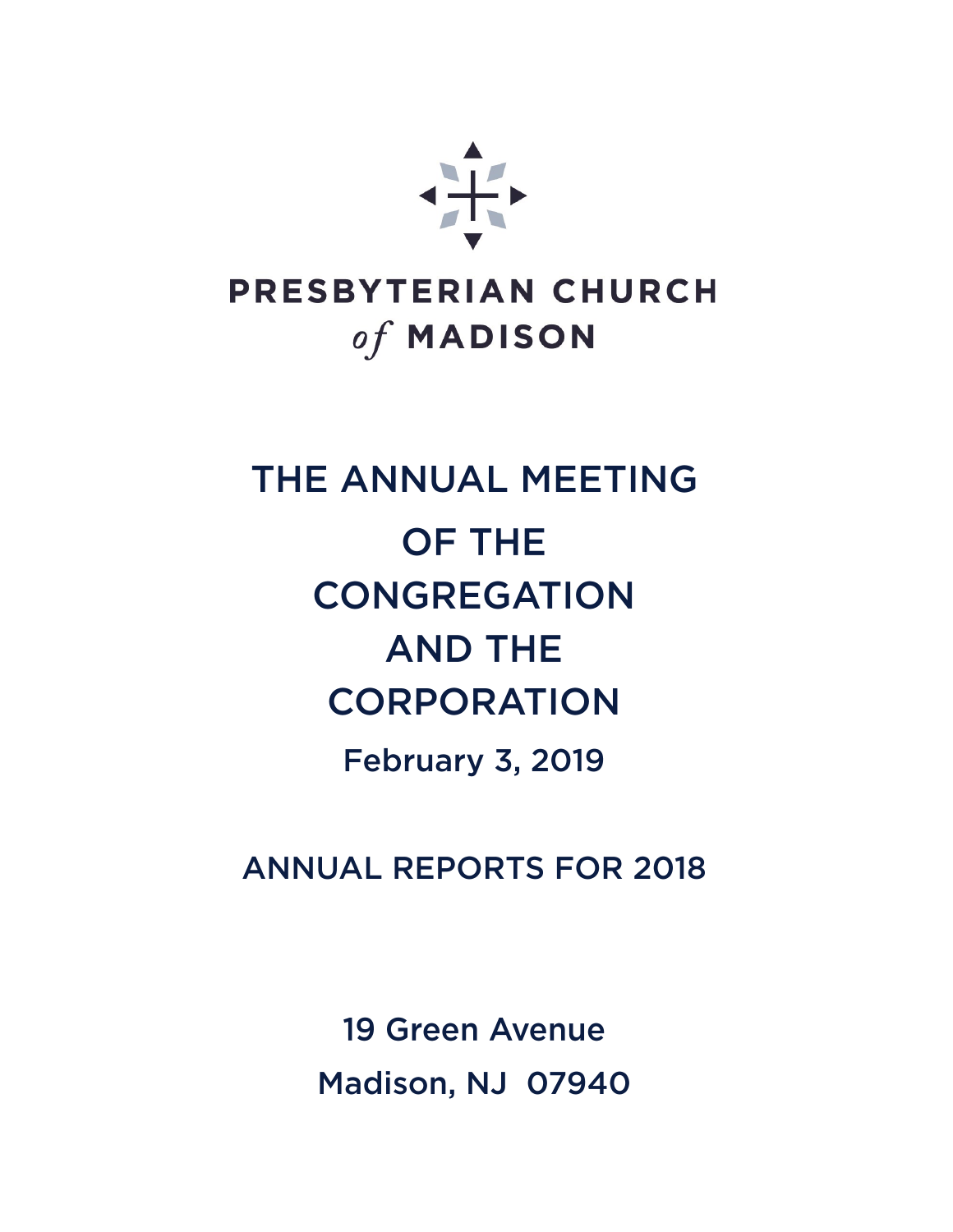#### **TABLE OF CONTENTS**

| The Docket                                  | Page 1            |
|---------------------------------------------|-------------------|
| The 2018 Annual Reports of:                 |                   |
| Clerk of Session                            | Page 2            |
| Nominating Committee                        | Page 2            |
| Report of the Pastor                        | Page 3            |
| Community Outreach and Congregational Life  | Page 5            |
| Stewardship Committee and Finance Committee | Page 5            |
| Treasurer's Report                          | Page 6            |
| <b>Audit Committee</b>                      | Page 7            |
| Worship                                     | Page 7            |
| <b>Family Ministries</b>                    | Page 8            |
| <b>Mission Team</b>                         | Page 9            |
| Properties                                  | Page 10           |
| Personnel                                   | Page 11           |
| 2017 Budget Narrative                       | <b>Back Cover</b> |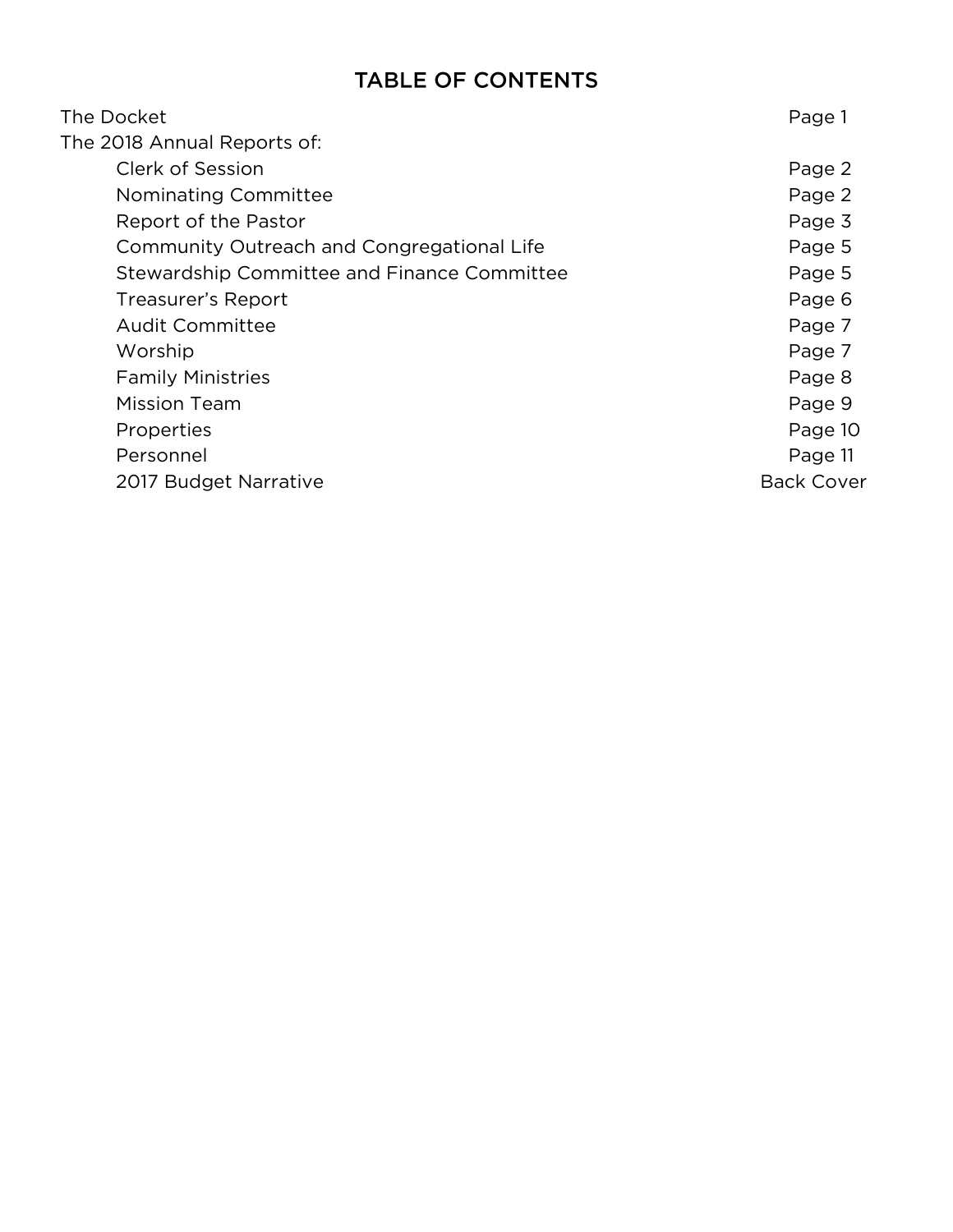#### THE DOCKET

| <b>OPENING PRAYER</b>                                                                                                                                                                                                                     | Rev. Scott Foster     |
|-------------------------------------------------------------------------------------------------------------------------------------------------------------------------------------------------------------------------------------------|-----------------------|
| <b>CONGREGATIONAL MEETING</b><br>Recognition of a Quorum<br>Call of the Meeting                                                                                                                                                           | Rev. Scott Foster     |
| REPORT OF THE CLERK<br>Report and Memorial Roll Call                                                                                                                                                                                      | Rebecca A. Moody      |
| REPORT OF THE NOMINATING COMMITTEE<br>Election of Elders<br>Election of 2019 Nominating Committee                                                                                                                                         | <b>Brian Peterson</b> |
| REPORT OF THE PASTOR                                                                                                                                                                                                                      | Rev. Scott Foster     |
| SESSION COMMITTEE AND DEACONS REPORTS:<br>Community Outreach & Congregational Life<br>Personnel<br>Approval of Pastor's Terms of Call<br>Finance and Stewardship<br>Audit<br>Worship<br><b>Family Ministries</b><br>Mission<br>Properties |                       |
| ADJOURN WITH PRAYER                                                                                                                                                                                                                       | Rev. Scott Foster     |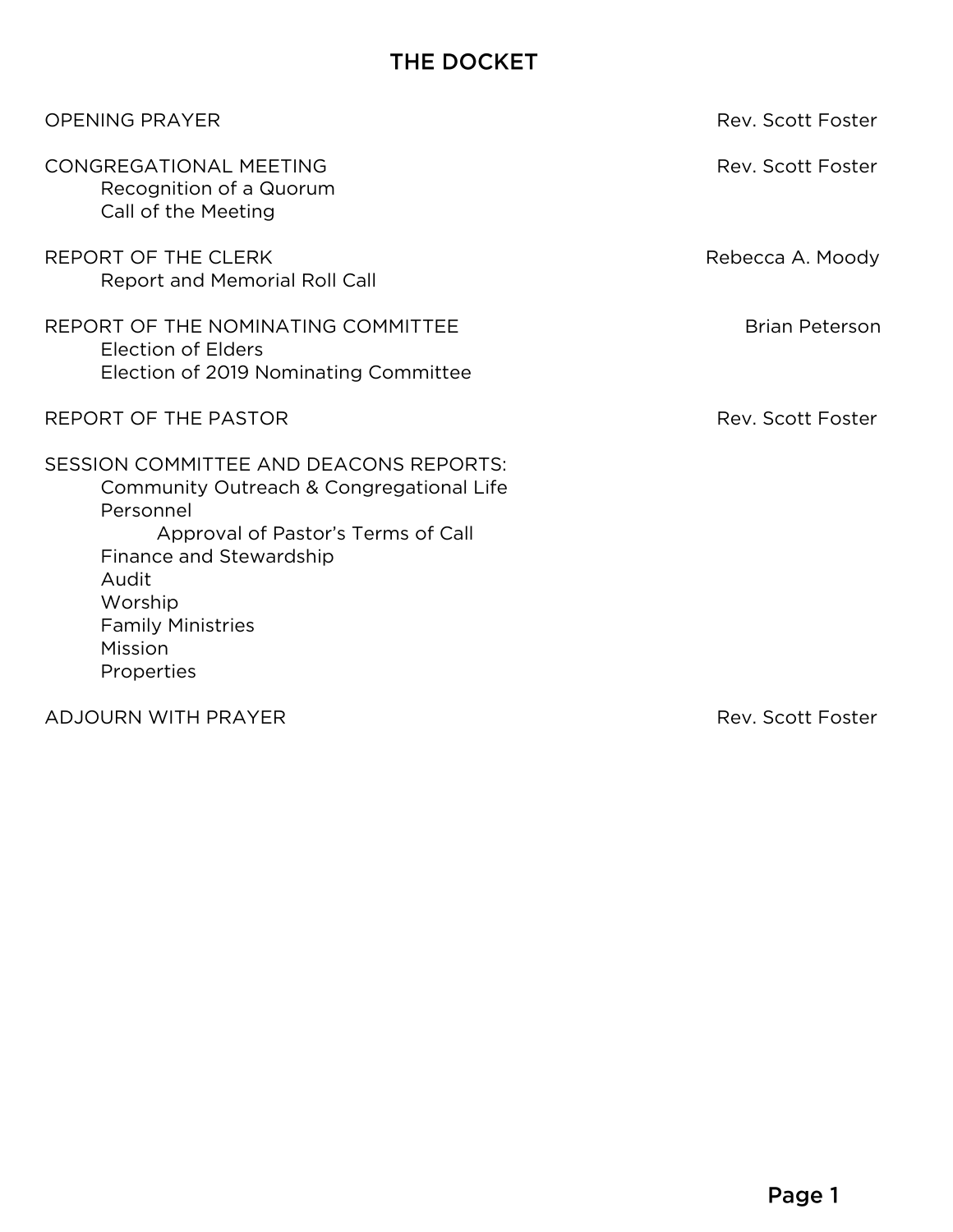#### **Report of the Clerk**

A draft copy of the annual meeting minutes will be made available in the Church Of-<br>fice and any requests for additions, corrections or amendments to the draft minutes should be given to the Clerk before the next meeting of Session. should be given to the Clerk before the next meeting of Session.

 $\overline{a}$ Changes in membership during the calendar year 2018 are as follows:

| Active Members, December 31, 2017                                                                      |         | 216   |
|--------------------------------------------------------------------------------------------------------|---------|-------|
| Members Received by Confession/Reaffirmation<br>Members Received by Transfer<br><b>Total Additions</b> | 4       | $+11$ |
| Removals from Roll/Transfers<br><b>Deaths</b><br><b>Total Losses</b>                                   | 53<br>4 | -57   |
| Active Members, December 31, 2018                                                                      |         |       |

**Memorial Roll Call:** The passing of four church members was reported in 2018: Gerda Czy-<br>borra (5/6/18), Alice Trowbridge (5/17/18), Fred Rohn (6/2/18), and Richard Armstrong  $\frac{(8/30/18)}{}$  $(2, 2, 3)$ .

 $S_{\rm F}$  the church records throughout the year. taining the church records throughout the year.

Respectfully submitted,

Rebecca A. Moody<br>Clerk of Session/Secretary to the Board of Trustees Clerk of Session/Secretary to the Board of Trustees

#### **Report of the Nominating Committee**

The Nominating Committee is responsible for reviewing the needs of the congregation and selecting from our active membership those people we feel have the suitable gifts to serve as Elder. As PCM continues to transform lives, strengthen families and renew our community through our intentional relationship with Jesus Christ, we're committed to electing the best leadership of the congregation to Session. Congregational Care, formerly elected deacons, is a committee of dedicated congregants and session members to care for our congregational needs. to care for our congregational needs.

Elder Class of 2019

Cheryl Bolton

Page 2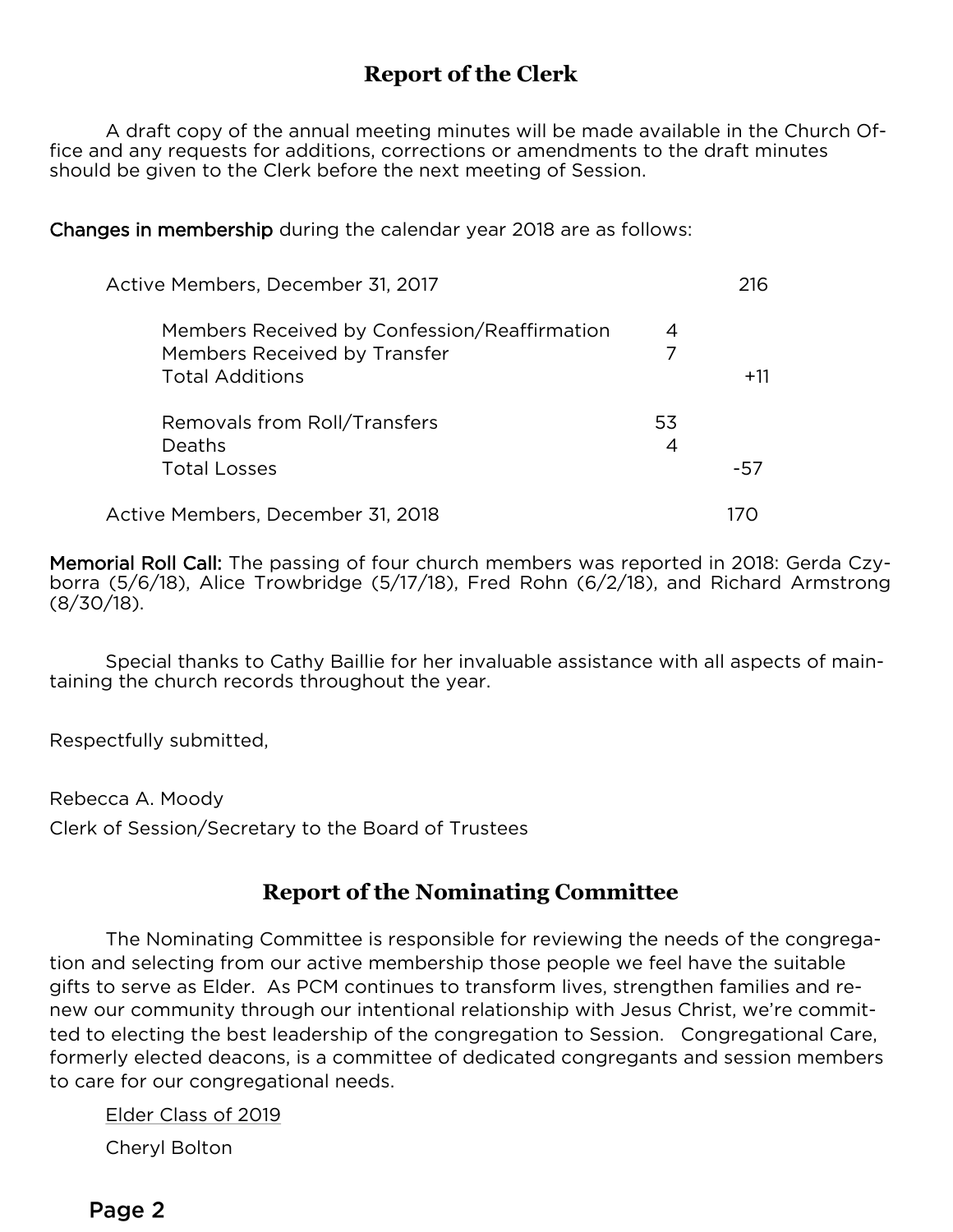Barbara Schuszler Barbara Schuszler <u>Elder Class of 2020</u> Ryan Rate <u>Elder Class of 2021</u> Brian Peterson David DePaul David DePaul

We welcome the new and renewing Elders for their commitment to PCM and their<br>Lord Jesus Christ. We thank Tom Selguist for his dedication and commitment to PCM as he rotates off Session. he rotates off Session.

Nomination for the Nominating Committee<br>Becky Moody and Gar Burwell are members of the Nominating Committee. Cheryl Bolton is nominated to join the Nominating Committee in 2019, welcome Cheryl! ton is nominated to join the Nominating Committee in 2019, welcome Cheryl!

Respectfully Submitted,<br>Brian Peterson, Chair Brian Peterson, Chair

#### **Report of the Pastor**

I still enjoy that our Annual Congregational Meeting usually falls on Super Bowl And looking over my report to the congregation for last year, I see that my first phone call with the Pastor Nominating Committee of PCM happened on Super Bowl weekend in 2016. Three years has passed like lightning!

As I've gotten to know you and Madison—the community, and as I have gotten immersed in leading our church one thing remains abundantly clear. We are learning and figuring out how to be church for 2019 and beyond in a place like Madison.

#### To see lives transformed, families strengthened, and our community renewed through intentional relationship with Jesus Christ. through intentional relationship with Jesus Christ.

That is our vision.<br>The secular nature of our congregation described to me before I came IS probably our greatest strength as we live into the Gospel out into the community. Leading theologians these days describe the future church as one that reclaims Christianity more as the lifestyle that was lived out in the early centuries after Jesus' crucifixion. It's less about a belief structure and more about how we're living together and in our community.

This is the church that I found when we first came to Madison!

 $T_{\rm eff}$  found when we first came to  $T_{\rm eff}$  found when we first came to  $\sigma$ We are a church that is becoming more a *part of*, not *apart from* the community.<br>We are a church that is becoming for the second that is a change of the second that the second that the second

We continue to host a number of civic groups, Scouts, 12-step groups, political groups, and Beloved Community secular dialogs on race and religion. We are becoming a hub of Madison, not just a landmark. We continue to host a group of Ahmadiyya Muslims for their Friday prayers in our church every week! We are living into Madison.

Our membership and families embrace a number of community mission projects. that we support with people and funds to make Madison, and Morris County a better that we support with people and funds to make Madison, and Morris County a better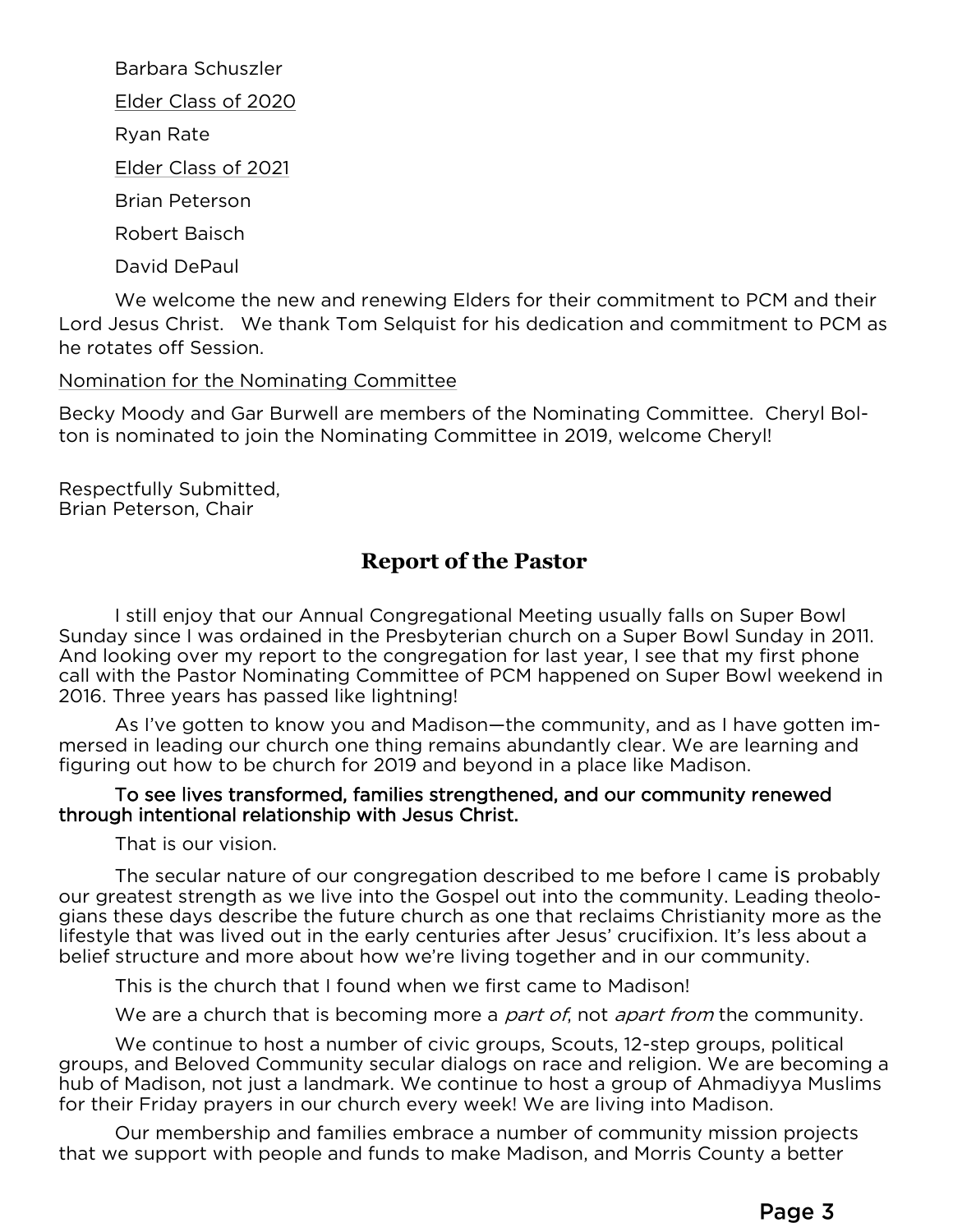place to live. Here's a partial list: End Hunger 3.6, St. Baldrick's, Community Garden,<br>Sleep Out for Covenant House, RAMP (Refugee Assistance Morris Partners), Interfaith Food Pantry, Madison Eagle Christmas Fund, and more. These are your projects, your missions, your ministries. What's your passion? Where is the Spirit leading you? Let's get missions, your ministries. What's your passion? Where is the Spirit leading you? Let's get

behind it! Beyond that, our commitment to our families and children is clearly contributing to<br>our current growth spurt. We have a number of new families who have joined our church over the last couple years to help us build our Family Ministries, Sunday School, and the current confirmation class has 13 students!

Our families are helping us build a church with a long-term vision of Family Ministries and connections. Thank you to Director of Family Ministries Patrick Allred for his work and leadership. His heart and spirit for the work is key to our long-term vision.

What can our church do to strengthen your family?

Our worship evolution continues as we develop a modern blended worship experience with music across the spectrum of classical choral pieces and hymns to modern, contemporary worship and praise music. Our Bell-ringers have a contagious Spirit and enthusiasm. Our musicians and singers are developing a holistic one-team worship leadership. This is one of the marks of a successful mainline church going into the future!

We experienced a significant change in worship personnel. This represents a significant shift in focus of our worship experience. We keenly appreciate the blessing and years of service from Laura Kosmich, Bill Watson, and our paid choir section leaders.

We welcome Anna D'Achille as Director of Musical Arts. Her gifts and commitment to leading and building our evolving worship experience are aligned with our vision of creating vibrant and meaning ful worship for an energetic, growing, community-focused  $\frac{1}{2}$  church that engages multi-generational families and children. That's who we are  $\frac{1}{2}$ church that engages multi-generational families and children. That's who we are an

Jesus Christ.<br>For 271 years now, it all comes back to Jesus.

We believe that this is what following Jesus in 2019 looks like!

Financially, we are focused with laser precision.

We are projecting about a \$285,000 short-fall going into 2019. While we have a generous endowment to back us up, this is obviously not a sustainable profile for the long term. Please pay particular attention to the efficiencies in our budgeting and expenditures. Your session is focused.

Our church is growing again, and our financial commitment and support has to grow as well. 100% of our operational funding should come from you and me through grow as well-well. The persuad funding should come from you and me through our pledges, our gifts, our stewardship. That's all of us—everybody—thank you!

Come Holy Spirit, come!<br>PCM is part of the community, not apart from it.

We're out there, spreading the Gospel and living into our vision, for our place and time. PCM is not the landmark campus at 19 Green Avenue.

time. PCM is not the landmark campus at 19 Green Avenue. PCM is the Spirit working through us, following Jesus out into the world.

 $\mathbb{R}^n$ 

Grace and peace, Scott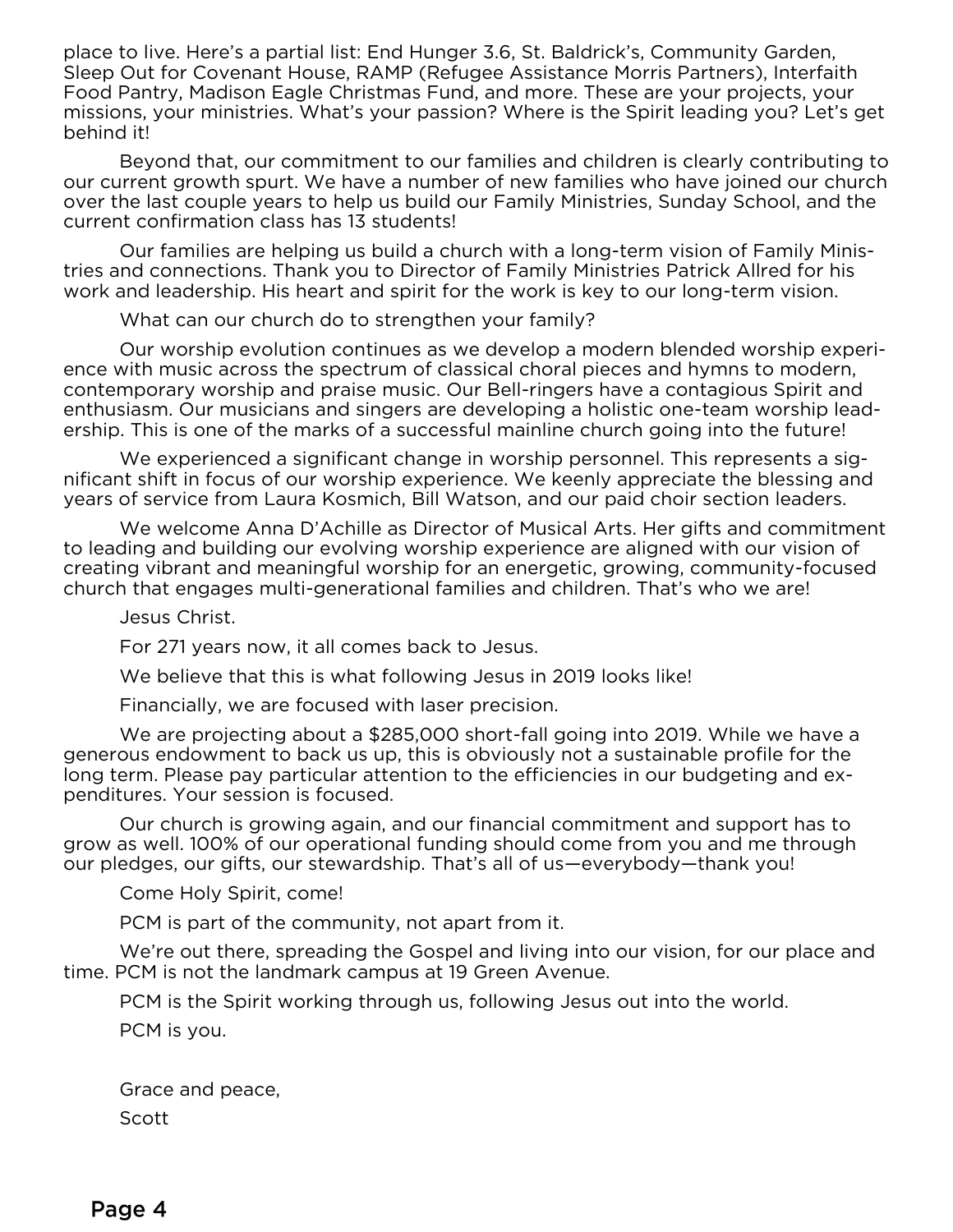#### **Report of Community Outreach and Congregational Life**

The Community Outreach and Congregational Life Committee mission is to help<br>fulfill the values of our Church: to create a Community Positive environment for members, visitors and our neighbors through fellowship opportunities and membership arowth. In 2018 the committee:

> $\cdot$  Coordinated and hosted weekly fellowship snacks following the Sunday morning services.

. St. Baldrick's event hosted by the Selguist family was supported by many members of PCM.

Organized and scheduled Greeters for every Sunday morning worship experience. Additionally, all Greeter guidelines were updated to aid individuals with their Greeter responsibilities.

· Hosted many successful community outreach events:

 $\cdot$  Bottle Hill Day: This is a banner event for PCM to engage the community and the volunteers successfully held a fun event for all to enjoy. This committee, along with Christian Education, provided a petting zoo, pony rides and connected with community in downtown Madison. Additionally, we opened our sanctuary doors so all families could walk through and view our beautiful church, provided informational material about who we are and welcomed all to join us on Sunday mornings.

 $\cdot$  Rally Day: We hosted lunch with the Christian Education committee. connected children with their Sunday education programs and teachers, and provided the congregation with opportunities to engage with the church and one another.

Easter Sunday fellowship reception: We welcomed all to this special service and hosted a fun-filled reception of deviled-eggs and hot cross buns. Our annual Egg Hunt for young children was hosted by Christian Educa-Our annual Egg Hunt for young children was hosted by Christian Educa-

 $\cdot$  June Church Picnic: We coordinated this event with Christian Education Committee. Evervone enioved the barbecued hot dogs, hamburgers, and ice cream treats provided by the Good-Humor Ice Cream Truck! Numerous fun activities and games were provided for the children - all had loads of fun activities and games were provided for the children - all had loads of

 $\overline{\phantom{a}}$ . Christmas Pageant Brunch: We hosted brunch following the Children's<br>Christmas Pageant service. Family, new and old friends, and members Christmas Pageant service. Family, new and old friends, and members gathered to celebrate our children's special event.

· Several book groups were conducted during the year with the goal to build our faith and build relationships.

Respectfully submitted,<br>Suzanne Flynn, Chair

Suzanne Flynn, Chair

#### **Report of the Stewardship Campaign & Finance Committee**

In spite of our strong membership growth and our best cost containment efforts,<br>our stewardship campaigns continue to battle budget deficits common to Presbyterian churches in the area. We continue to focus on key metrics: number of potential givers, churches in the area. We continue to focus on  $\mathcal{G}$  is focus on the potential givers,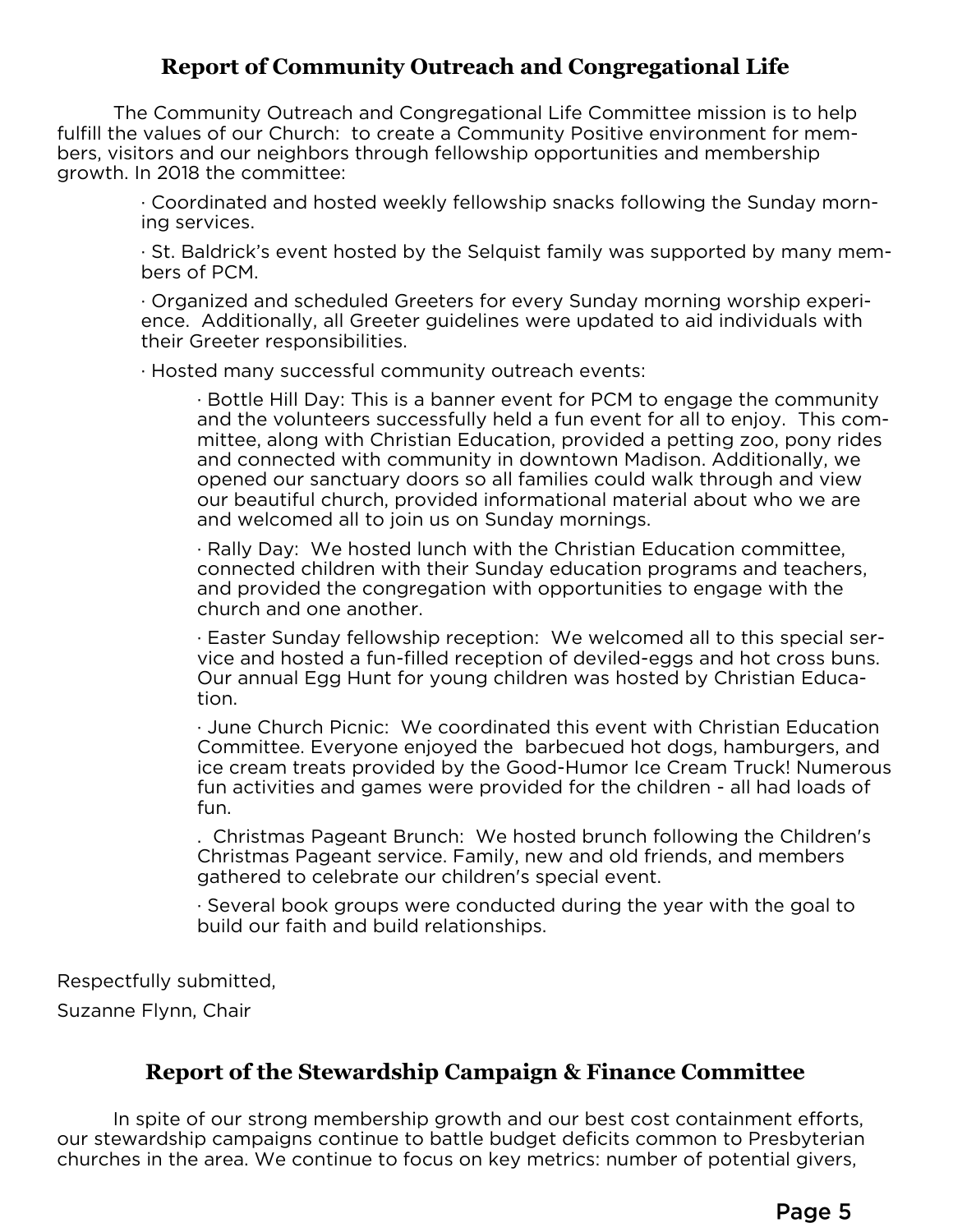percentage of participation, total dollars, and concentration. Pledging is critically im-<br>portant as we strive to achieve 100% funding of our day-to-day operations through our giving. While we are fortunate to have a generous endowment, our current level of dependence on it is not sustainable for the long term.

The 2019 Stewardship Campaign resulted in negative trends across every key metric. Details include: ric. Details include:

- Total dollars: \$253,275 down from almost \$352,000, a 28% decrease
- 
- Percentage participation: 62.5% down from 87%
- Lost income from current members who have not pledged: \$56,800 from 19 units
- Lost income from people who moved or died: \$43,306 from 4 units
- New pledges: \$7700 from 5 units
- Increases from existing pledges: 14 units for \$17,355
- Decreases from existing pledges: 5 units for \$22,780

• Concentration: 5 givers over \$20,000 are 56% of overall projections. Our largest explore the first over the second term in the second projections. Our largest unit is 20% of total pledges unit is 2000 of total pleases.

We are now projecting a 2019 operating deficit of over \$285,000. The Finance<br>Committee has worked with the Treasurer and our endowment investment manager to ensure that we have cash on hand to finance the deficit for at least three years. ensure that we have cash on hand to finance the deficit for at least three years.

Respectfully submitted,

Barbara Schuszler Finance Chair Finance Chair

#### **Report of the Treasurer**

At the end of 2018 the church's endowment fund totaled \$2.047 million, down ap-<br>-proximately 16.3% from the fund's total of \$2.445 million at the end of 2017. The operat ing fund's checking balance was \$24,554 vs. \$88,621 at the end of 2017. Merrill Lynch manages our endowment investments using independent investment managers subject to our investment quidelines.

In 2018 the draw down from the endowment fund was \$600,831, which was greater than the budgeted \$260,000. This was largely the result of 2018 expenses coming in \$384,314 over the budgeted \$730, 697, which reflects the 2018 boiler and kitchen capital project expenses of \$433,599 total. These projects were mostly funded by donations of \$325,831 given and designated for capital projects. The \$107,768 short fall to cover these projects was transferred from the church endowment.

On the income side, Pledges, Advance Pledges and Plate income of \$304,707 ended the year \$17,293 behind the budgeted \$322,000

In 2016, members pledged \$258,000 over a three-year period to the Renew Capital In 2016, members pleased to 2016-2018 totaled \$275.151 against Denew Expenses of  $\frac{1}{2}$ Campaign. Renew donations for 2016-2018 total total  $\frac{1}{2}$  and  $\frac{1}{2}$ \$212,755.<br>The Cemetery Capital Fund year-end 2018 balance was \$425,219, down \$5,990 from

The centery capital Fund year-end 2018 balance was  $\ddot{x}$  inspired, down \$5,990 from

#### Page 6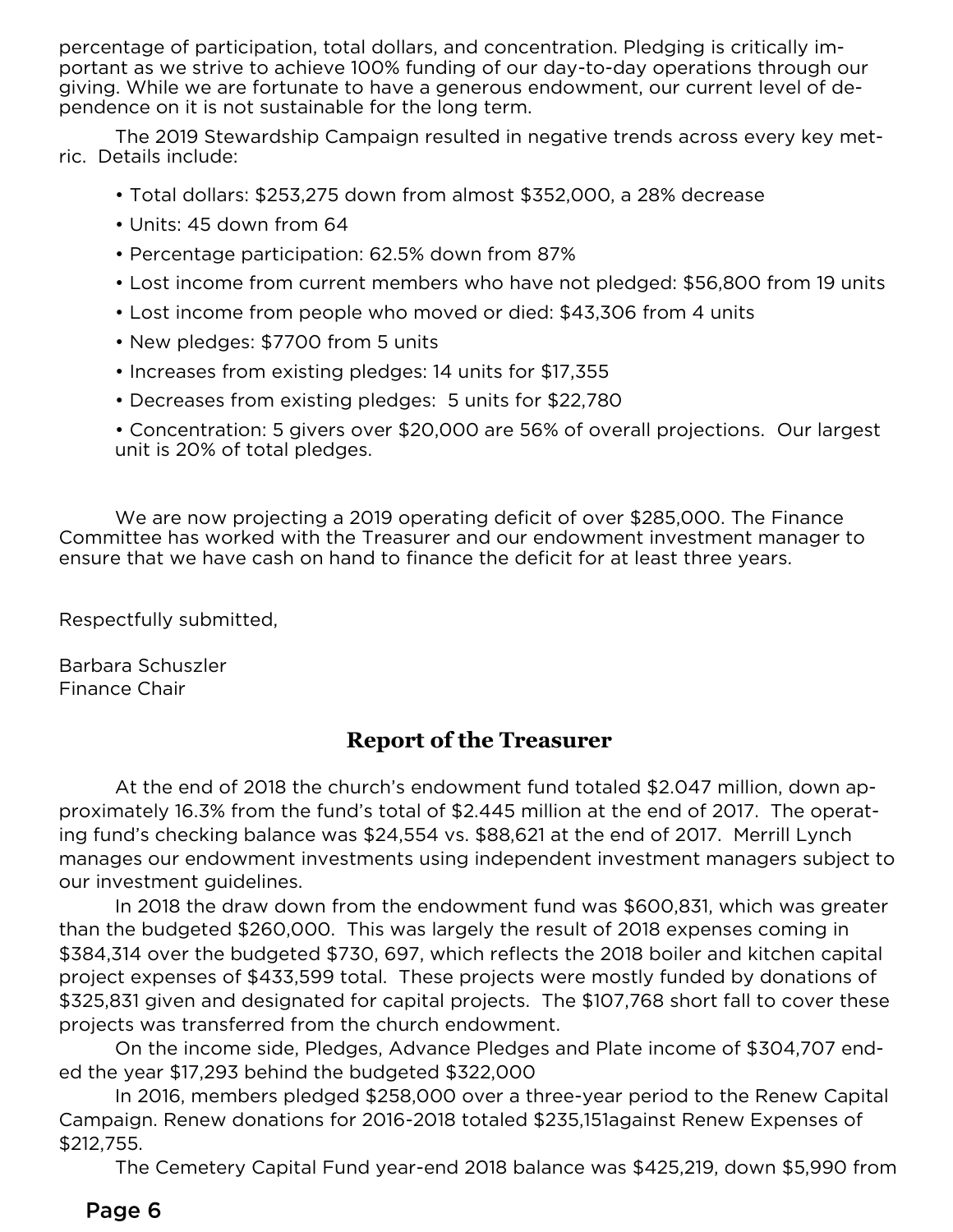\$431,209 for year-end 2017. Income totaled \$47,238 versus the budgeted \$24,150, as the \$11,577 from the Anderson Gee Estate. \$11,577 from the Anderson Gee Estate.

A year-end to year-end comparison of the major church asset accounts (in dollars)

| Year                                                                   | 2015<br>\$           | 2016<br>\$           | 2017<br>\$           | 2018<br>\$           |
|------------------------------------------------------------------------|----------------------|----------------------|----------------------|----------------------|
| Merrill Lynch:<br><b>Church Endowment</b><br><b>Cemetery Endowment</b> | 1,123,276<br>400,820 | 1,628,722<br>392,514 | 2,444,714<br>431,209 | 2,046,862<br>425,219 |
| JP Morgan Chase:<br><b>Treasurer Checking</b>                          | 83,942               | 17,579               | 88,621               | 24,554               |
| Mortgage                                                               | $-$ O $-$            | 98,000               | 98,000               | 98,000               |
| <b>Total Church Funds</b>                                              | 1,608,038            | 2,136,815            | 3,062,544            | 2,594,635            |

In 2019 a transfer of \$298,000 from the Church Endowment is anticipated.<br>The Session approved the 2019 budget. A high-level year-to-year comparison is  $\frac{1}{2}$  shown elsewhere in this report. Those wishing a detailed version may obtain one from shown elsewhere in this report. Those wishing a detailed version may obtain one from the office.

Respectfully submitted,<br>Louise Otten Kacerek, Treasurer Louise Otten Kacerek, Treasurer

#### **Report of the Audit Committee**

The audit committee has reviewed the report of the professional auditors for the year<br>2017 and has voted to accept the report. 2017 and has voted to accept the report.

Respectfully submitted,<br>Gar Burwell Becky Moody John Schanck John Schanck

#### **Report of Worship**

We continue to develop a blended worship experience with our worship becoming<br>more vibrant, participatory, intimate, and intentionally inclusive of all ages and stages.

In 2018, we re-organized the focus of our worship team to a more holistic, all-oneteam leadership approach to facilitate the balance between traditional worship and more contemporary elements:

contemporary elements: All of our hymns are now from the new Presbyterian hymnal *Glory to God* printed<br>u in the bulletin. We're being led in worship by a mix of elements generated by our for you in the bulletin. We're being led in worship by a mix of elements generated by our<br>total worship team: Choir pieces, bell choir, New Horizons—our students, soloists, band, guest musicians, and more. We are rotating these elements in and out of our worship mix in a more balanced and blended way. in a more balanced and blended way.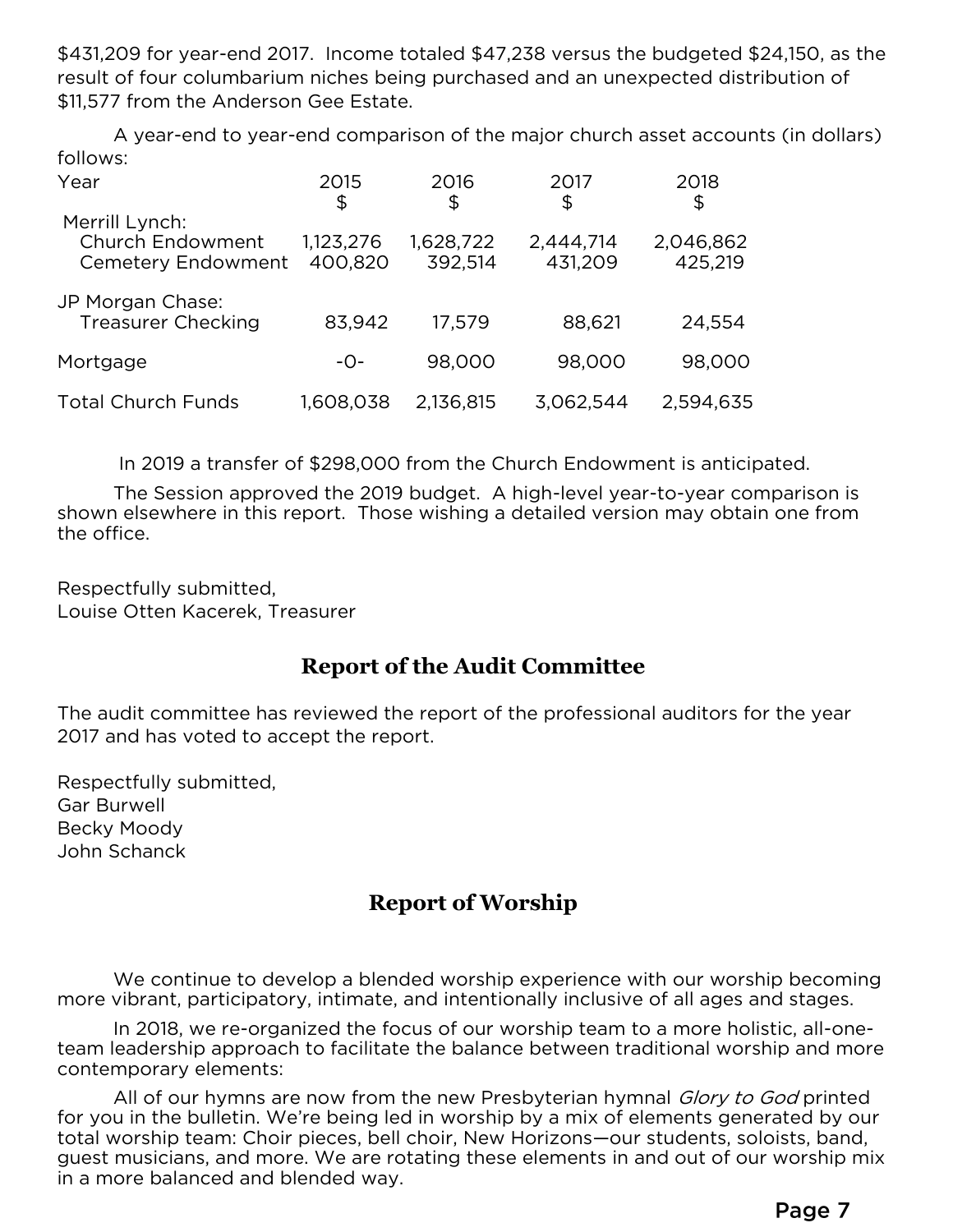We continued to support the family worship service on Sundays at 5pm through<br>Fall taking a break only in the summer months. This service was led by Patrick Allred, Director of Family Ministries, and Pastor Scott. A shorter, much more intimate and acoustic worship experience was followed by fellowship and dinner at Romanelli's. The 5 o'clock service took a break for the summer and due to declining attendance was discontinued at the end of October.

Summer worship music in Webb Chapel was again led by Michael Callahan and Patrick Allred. Our special worship services throughout the year included: Scout Sunday, Youth Sunday, Rally Day, Ash Wednesday, Maundy Thursday, Christmas Pageant Day, and Christmas Eve., We've added a mid-week Communion and Prayers on Wednesday mornings in the Parlor at 7:10am.

Communion is celebrated at least monthly on the first Sundays and on Ash Wednesday, Maundy Thursday, and mid-week Wednesdays.

We're more intentionally including families and multi-generational readers and special element leaders in our worship experiences to be more inclusive and participatory.

Thank you to Elder Suzanne Flynn whose greeter teams and your coffee-hour snack sponsorships provide incredible opportunities for fellowship and welcome in Sunday worship.

Finally, 2018 saw a significant change in our worship leadership and restructuring with the departure of Director of Choirs Laura Kosmich, Organist Bill Watson, and the paid section leaders of our choir. We owe a tremendous debt of gratitude to them all for their many years of service.

Anna D'Achille, new Director of Musical Arts, is leading us in developing a blended, vibrant and meaningful worship program for the energetic, growing, community-focused church that we are becoming. Welcome Anna!

Thank you to Michael Callahan for his continued leadership of New Horizons and the Bell Choir. Thank you to Patrick Allred Director of Family Ministries for your leadership and coordination of the contemporary musicians and singers: Val Schuszler, Andy McMains, Michael Callahan, Amanda Coats. Thank you all! And extra special thanks to all the people who regularly share their gifts of ringing and playing, and their voices with us on our worwho regularly share their gifts of ringing and playing, and their voices with us on our wor-<br>ship feam. ship team.

Respectfully submitted,<br>Bill Bowen, Chair  $\mathbb{R}^m = \mathbb{R}^m$ 

#### **Report of Family Ministries**

In 2016, Kara Powell, Jake Mulder, and Brad Griffin released a book called *Growing*<br>zwhich highlighted the findings of their research into churches who were, as the ti-*Young* which highlighted the findings of their research into churches who were, as the ti-<br>tle of their book might suggest, growing young. They found that churches who were tle of their book might suggest, growing young. They found that churches who were<br>growing young (attracting families with children, newly married, singles, and students into their churches) did six things very well. First, they allowed young people to participate and lead in congregational worship services; second, these congregations empathized with young people rather than being overly judgmental or critical about disagreements or differences of opinion; third, these churches constantly invited young people to live a Christ-centered life; fourth, they focused on meaningful relationships; fifth, these churches constantly looked for opportunities highlight what young people and families were doing; Finally, these churches equipped young people to serve locally and to be good neighbors (Powell, 43). neighbors (Powell, 43).

Page 8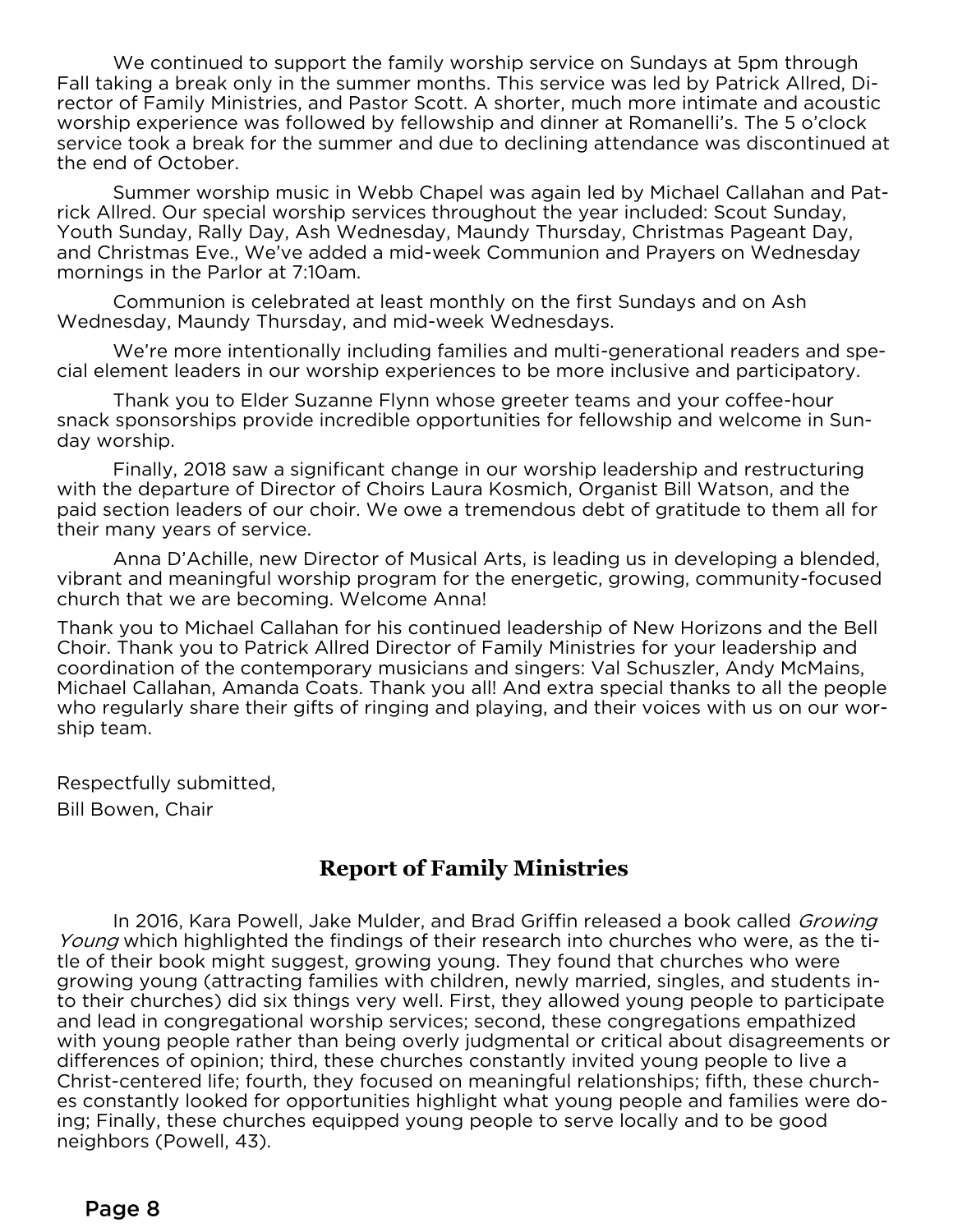The Presbyterian Church of Madison has adopted many of these values because we<br>believe that the next generation of kids, students, young adults, and families are critical to our church and, more importantly, the Kingdom of God. Our kids, students, and families are frequently assisting in leading worship at our Youth Sunday service in June, Christmas Pageant, and many Sundays throughout the year. Our Vintage Lunch and Shrove Tuesday dinner were great examples intergenerational ministry as all ages of our congregation gathered around tables sharing meals and conversation. Our current confirmation class has assisted in serving meals alongside our mission team at Homeless Solutions to illustrate that our faith is comprised of what we believe and how we act and treat others. Our Sunday School teachers have built incredible relationships with our kids that have made our classrooms filled with excitement and positivity about learning the story have made our classrooms filled with excitement and positivity about learning the story

of God. church that is *growing young*, which includes a reimagined nursery time that incorpo-<br>rates a specialized curriculum focused on play-learning to teach our voungest of childre rates a specialized curriculum focused on play-learning to teach our youngest of children<br>the story of God, more age-appropriate services opportunities for our kids and families, and continuing to highlight the many great things that our kids, students, and families are currently doing in their school, workplaces, and our Madison community. A special thanks to Michael Callahan and the incredible work that he does with New Horizons and teaching Sunday School, all of our incredible Sunday School teachers who help create positive and energetic environments for our kids, and all our congregation with continually supports energetic environments for our congregation with congregation with congregation with congregation  $\sigma$ our Family Ministry.

Patrick Allred, Director Patrick Allred, Director of Family Ministries

#### **Report of the Mission Team**

Joyful Service is one of our five core values. In 2018, the Mission Team helped our members to use their time, treasure and talents to serve our neighbors as ourselves in the following ways: following ways:

Interfaith Food Pantry - Each week we collected food donations, following a "food-<br>of-the month" theme, and delivered them to the pantry. Total donations were close to 2,000 pounds. We also collected diapers and formula during December. In May we partnered with the Madison letter carriers in the "Stamp Out Hunger" drive and delivered the food collected by the carriers to the pantry. food collected by the carriers to the pantry.

Madison Community Garden - From May through October, our plot at the commu-<br>nity garden was tended by youth, families and individuals from the church. The weather did not cooperate this summer, but we did donate about 20 pounds of produce to the Interfaith Food Pantry. Interfaith Food Pantry.

 $\epsilon$  repared dinner for 65 men, women and children living at the main shelter. and prepared dinner for 65 men, women and children living at the main shelter.

Meals on Wheels – Every Wednesday morning church members helped to deliver<br>meals to homebound persons in Madison and Florham Park. meals to homebound persons in Madison and Florham Park.

Madison Eagle Christmas Fund - Members of the congregation purchased and<br>wrapped gifts for four children in a family selected by the Fund organizers. wrapped gifts for four children in a family selected by the Fund organizers.

otal of \$220 donated to this organization dedicated to bringing Middle-Fastern reffor a total of  $\mathcal{L}$  organization dedicated to bringing  $\mathcal{L}$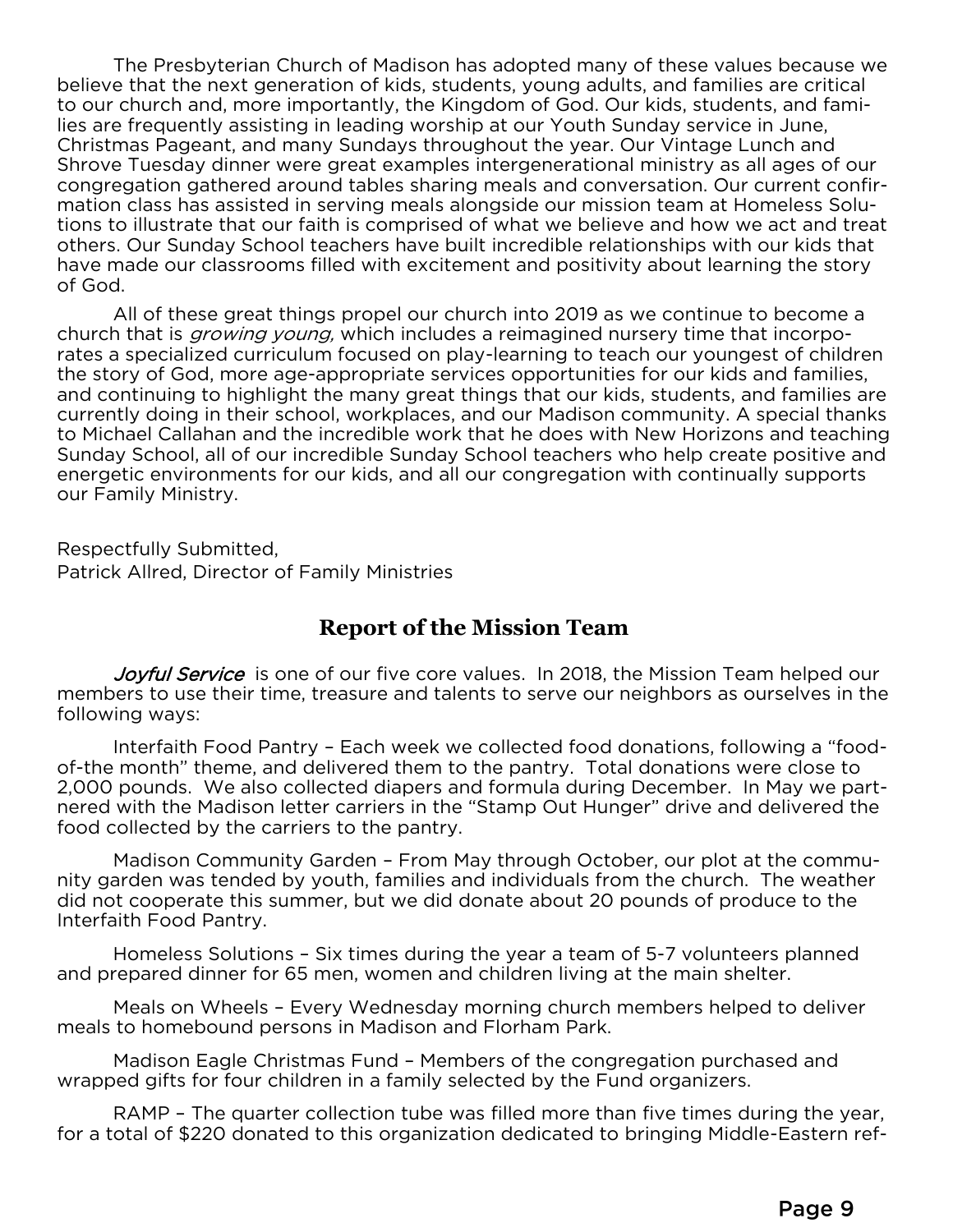ugees to Morris County. In addition, we collected baby items for the baby born to the cou-<br>ple from Afghanistan that arrived in the fall and presented them personally.

Souper Bowl of Caring - This collection on Super Bowl Sunday raised \$570 that was donated to the Interfaith Food Pantry. donated to the Interfaith Food Pantry.

Other Collections - 48 pairs of shoes were delivered to the First Presbyterian Church<br>of Franklin, which benefited both that church and families in developing nations. Assorted personal items were collected for a Marine from Florham Park and his platoon serving overseas. Winter coats were donated to the First Presbyterian Church of Boonton for distribution to persons in need. tribution to persons in need.

Financial contributions were made to: Interfaith Food Pantry of Morris County - \$2,000 Missionary in Uganda - \$600 Presbyterian Missionaries in Peru - \$600 Madison Area YMCA - \$500 Market Street Mission (Morristown) - \$500 Presbyterian Disaster Assistance - \$500 Presbyterian Mission Agency (Giving Catalog) - \$500 Presbyterian Missionaries in Hong Kong - \$500 Refugee Assistance Morris Partners (RAMP) - \$500 Rotary End Hunger 3.6 - \$500 Fourth World Movement (in support of Charles Courtney) - \$400 Madison Eagle Christmas Fund - \$400 Sister Jean Webster's Kitchen in Atlantic City - \$350 Covenant House (in support of David DePaul) - \$250 JAG Fund (in support of Bob and Martha Baisch) - \$250 St. Baldrick's (in support of Eric Selquist) - \$250 Axayacatl Women's Project (Nicaragua) - \$243 Madison-Chatham Adult School ESL Program - \$169 Help for Victor (Morristown resident) - \$100

 $\mathcal{L}_{\text{max}}$  for  $\mathcal{L}_{\text{max}}$  and  $\mathcal{L}_{\text{max}}$  and  $\mathcal{L}_{\text{max}}$ In keeping with our value of *Presbyterian Roots*, we received the four special offer-<br>f the Presbyterian Mission Agency: ings of the Presbyterian Mission Agency:

Pentecost Offering - \$376, of which \$150.40 was sent to the Nicaragua project Peace and Global Witness Offering - \$474, of which \$118.50 was sent to the Nicaragua project sent to the including an project Christmas Joy Offering - \$850

 $S$  loing hands few. New ideas and new participants are always welcome. the helping hands few. New ideas and new participants are always welcome.

Recky Moody, Chair  $\mathcal{B}(\mathcal{A})$ 

#### **Report of Properties**

The Properties Team works closely with staff to identify issues related to the build-<br>ings and grounds of our church. Our sexton, Carmen Palumbo, Jr., continues to be a great "handyman" and has helped with many minor fixes and up-grades throughout the sanctuary, Parish House, and Webb Chapel. Our church office manager, Cathy Baillie, has ably identified multiple contractors for larger bids, so comparative bids could be assembled. and she manages the many recurring contract services that are used at our church, particand she manages the many recurring contract services that are used at our church, partic-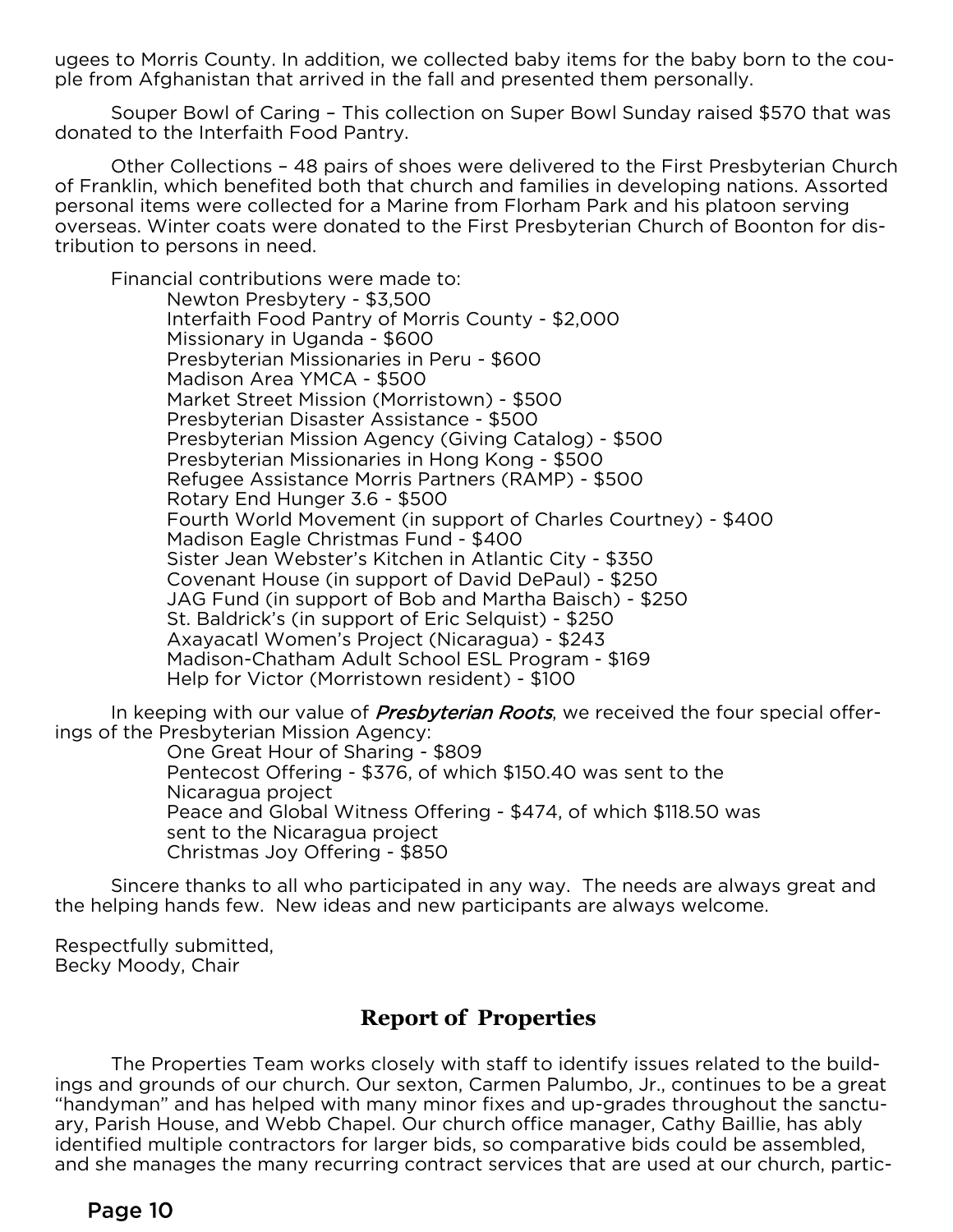ularly lawn maintenance, snow-plowing, and cleaning services.<br>Two major projects were addressed in 2018 thanks to the generosity in the gifts of a couple former members of PCM. These gifts totaling \$325,000 were ultimately ear-marked to complete the RENEW Capital Campaign to renovate the kitchen in Fellowship Hall, and to replace the failing boiler in the main sanctuary.

Sincere major thanks are due to Janet Foster, who served as the project coordinator for the Kitchen Renovation project. This is the first major renovation of the kitchen since 1969 and a number of electrical, fire, and health codes were addressed to make our obsolete kitchen new and code-compliant. To comply, a number of unforeseen circumstances such as asbestos abatement, termite damage, re-routing sprinkler systems, plumbing, sewer lines, and electrical breaker boxes combined to escalate the cost of the project. The extensive nature of the additional project elements grew the original estimated expense of  $$175,000$  to  $$295,885$  to complete the project.

The Sanctuary boiler project also encountered additional costs related to asbestos abatement and access to the sanctuary basement for removal of the old unit and installation of the new one. Imagine a hole from the outside of the sanctuary large and deep enough to accommodate a small car and you will understand the magnitude of the project. The old boiler was original to the construction of the building in 1953 and served us well. If you experienced a couple of our cold Sundays last year, you understand the need to make the upgrade. The work was scheduled during the summer break for the Montessori School which operates in the basement of the Sanctuary. The original estimate of \$100,000 grew to \$140,517 to complete this project.

The total of these two projects at about \$436,402 required an additional expenditure from our endowment funds of \$111,402 over and above the designated gifts of  $$325.000$ \$325,000.<br>The Properties Team is currently re-evaluating the pricing structure for our entire

building including the new kitchen, and properties usage to generate better use and revenue opportunities. For instance, we are seeking catering or other food service partnerships to generate revenue through the new kitchen facility. We entered into an agreement with a parking management company called Boxcar to maximize our parking spaces generating extra revenue as much as \$500 in a single month. We will likely consider a professional property management company to represent our facilities to outside groups and tenants to make more intentional and efficient use of our spaces going forward.

Other than potential major repairs to the boiler that serves the Parish House and Webb Chapel (expected expenses of around \$12,000), we have completed necessary foreseeable capital expenditures for the time being. We are earnestly working to keep building maintenance expenses as low as possible even as we try to increase revenue efficiencies. maintenance expenses as low as possible even as we try to increase revenue efficiencies.

Respectfully submitted<br>Bob Baisch, Chair  $\mathcal{L}$  -  $\mathcal{L}$  -  $\mathcal{L}$  -  $\mathcal{L}$  -  $\mathcal{L}$  -  $\mathcal{L}$  -  $\mathcal{L}$  -  $\mathcal{L}$  -  $\mathcal{L}$  -  $\mathcal{L}$  -  $\mathcal{L}$  -  $\mathcal{L}$  -  $\mathcal{L}$  -  $\mathcal{L}$  -  $\mathcal{L}$  -  $\mathcal{L}$  -  $\mathcal{L}$  -  $\mathcal{L}$  -  $\mathcal{L}$  -  $\mathcal{L}$  -

#### **Report of Personnel**

The Personnel Committee is responsible for PCM personnel needs and staffing.

garding part-time and full-time staffing throughout 2018 into 2019. garding part-time and full-time staffing throughout 2018 into 2019.

The part-time staffing reductions and changes were made based on the overall di-<br>rection of PCM and financial constraints. The Director of the Choir, organist, and paid section leader positions were eliminated. A new position, Director of Musical Arts, was creattion leader positions were eliminated. A new position, Director of Musical Arts, was creat-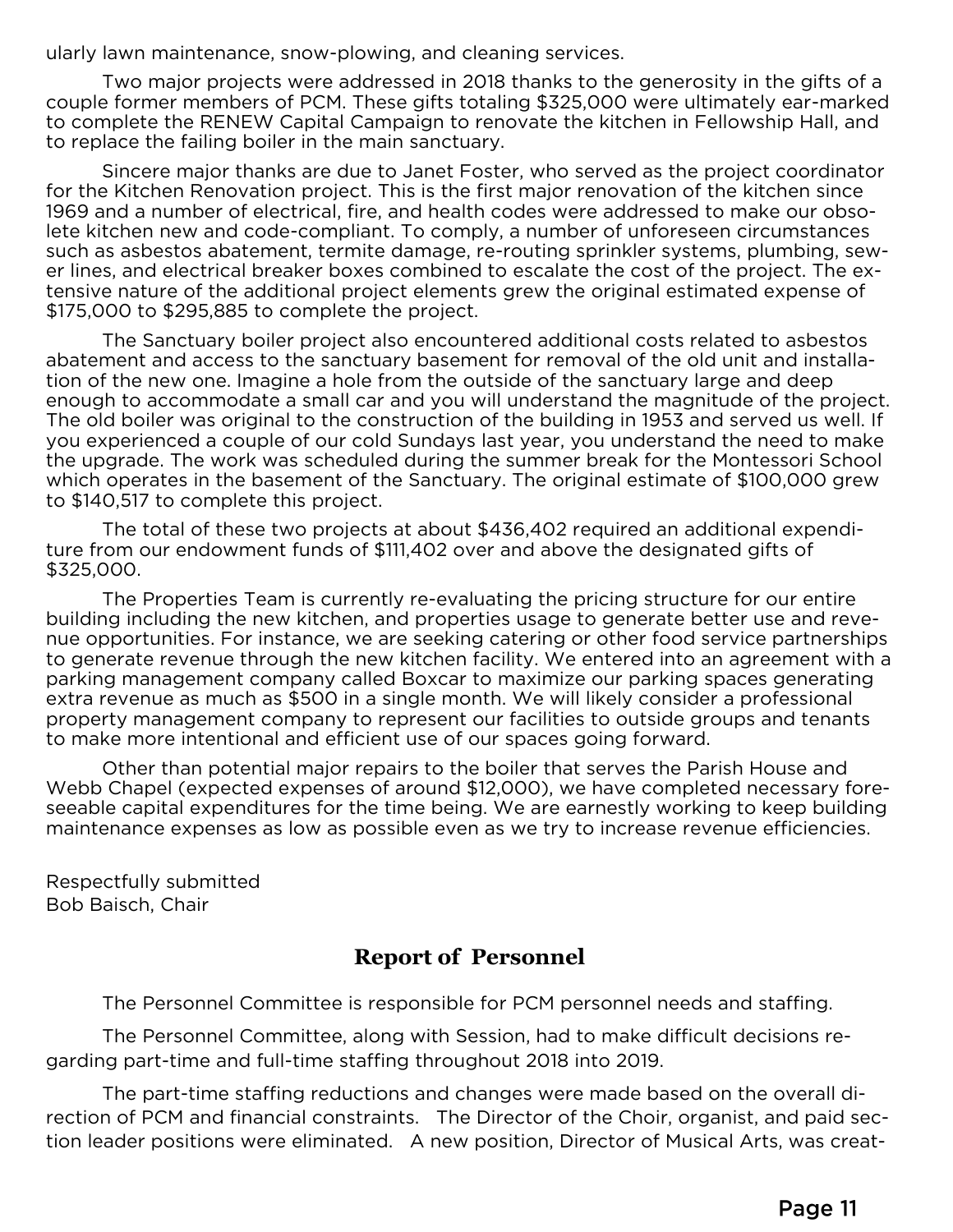ed to lead PCM's music. Please see worship report for additional background and details. In a dition,  $\rho$  and the full-time state in the full-time position of  $\rho$  and  $\rho$  and  $\rho$  are  $\rho$  and  $\rho$  and  $\rho$  are full-time position of  $\rho$  and  $\rho$  are full-time position of  $\rho$  and  $\rho$  and  $\rho$  and  $\rho$  an istrator due to budget constraints. Cathy Baillie was retained part-time as Office Assistant in 2019.

Personnel, Pastor Scott, and Session were thrilled that Cathy could remain as part of the team in this part time role. the team in this part time role.

It is the computation of the computation of the computation of please of please of please of please of please of please of please of please of please of please of please of please of please of please of please of please of ing and offerings. Our staff is our greatest asset.

On behalf of Personnel, Session, and our congregation----thank you to our staff for<br>their commitment, dedication, and hard work to provide us the most meaningful worship and spiritual development. Not to mention, all the tasks/duties to manage and run the church building and programs. church building and programs.

Respectfully Submitted,<br>Brian Peterson, Chair Brian Peterson, Chair